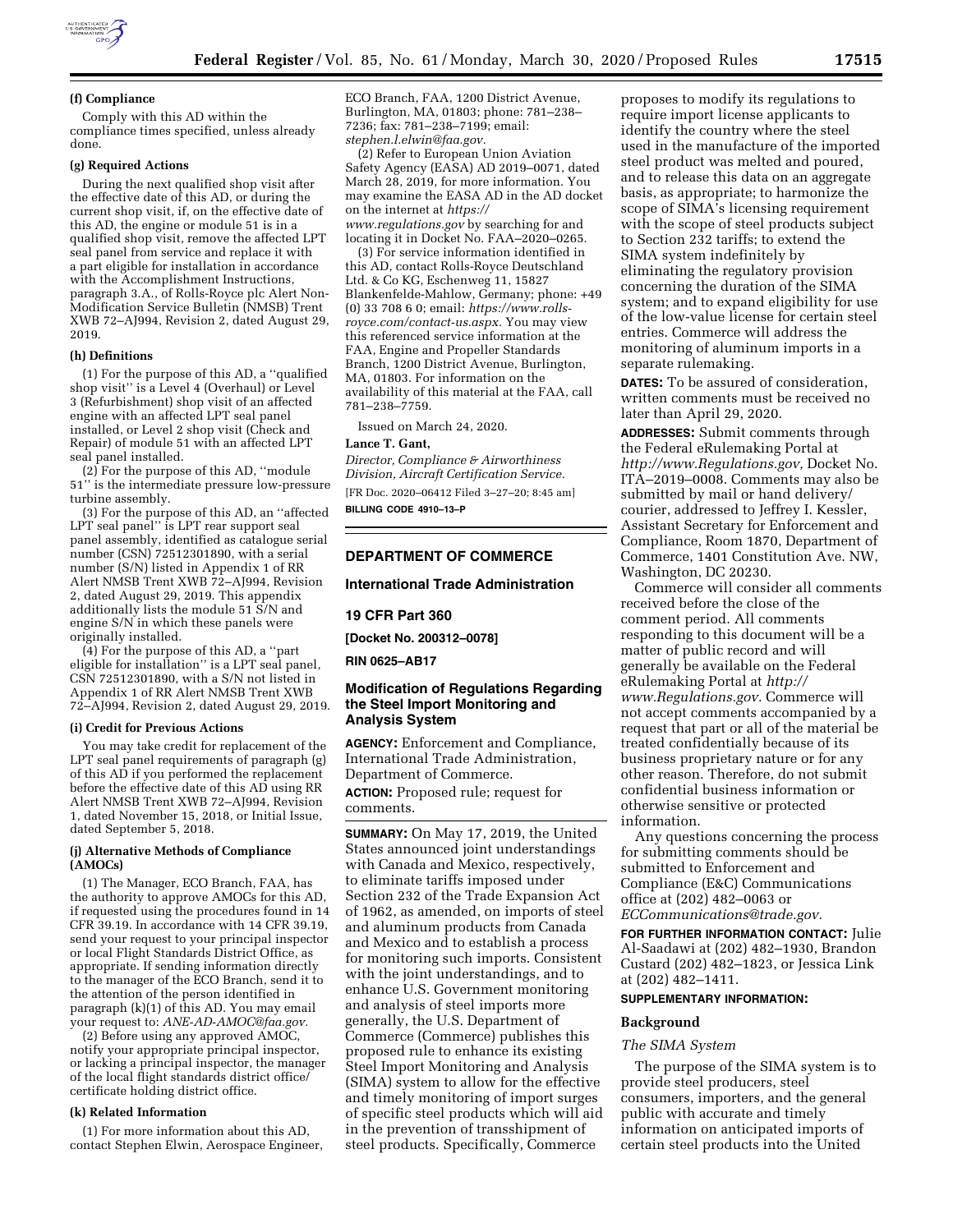States. Steel import licenses, issued through the online SIMA licensing system, are required by U.S. Customs and Border Protection (CBP) for filing entry summary documentation for imports of certain steel mill products into the United States.1 Through the monitoring tool, certain import data collected from the licenses are aggregated weekly and reported on the publicly available SIMA system website, *[https://enforcement.trade.gov/steel/](https://enforcement.trade.gov/steel/license/)  [license/.](https://enforcement.trade.gov/steel/license/)* This tool provides valuable data regarding certain steel mill imports into the United States as early as possible and makes such data available to the public approximately five weeks in advance of official U.S. import statistics compiled by the U.S. Census Bureau.

The SIMA system has operated under its current authority since March 11, 2005. Prior to that date, authority for steel import licensing and monitoring was derived from Presidential Proclamation 7529 of March 5, 2002 and accompanying memorandum.2 Pursuant to sections 201 and 203 of the 1974 Trade Act, as amended (19 U.S.C. 2251 and 2253), Proclamation 7529 implemented safeguard measures with respect to certain imported steel products, placing temporary tariffs on these steel imports and requiring the Secretary of Commerce to establish a system of import licensing to facilitate the monitoring of these steel imports. Accordingly, on July 18, 2002, Commerce issued and requested public comment on a proposed rule to establish a steel licensing system requiring all importers of the covered steel products to obtain a license from Commerce prior to completing CBP entry summary documentation.3 This monitoring tool ensured that the effectiveness of the border measure was not undermined by large quantities of imports originating from countries that were excluded from the tariffs. On December 31, 2002, Commerce issued a final rule implementing the Steel Import Licensing and Surge Monitoring program, which was codified at 19 CFR part 360.4

Subsequently, Presidential Proclamation 7741 of December 4, 2003 terminated the steel safeguard measures,

4*Steel Import Licensing and Surge Monitoring,*  Final Rule, 67 FR 79845 (Dec. 31, 2002).

but directed the Secretary of Commerce to continue the monitoring system until the earlier of March 21, 2005, or such time as the Secretary of Commerce established a replacement program.5 On December 9, 2003, Commerce published a notice stating that the system would continue in effect as described in Proclamation 7741 until March 21, 2005.6 On August 25, 2004, Commerce published an advanced notice of proposed rulemaking soliciting comments on whether to continue the SIMA system (formerly known as the Steel Import Licensing and Surge Monitoring System), beyond March 21, 2005 and whether the system should be modified.<sup>7</sup>

Commerce determined that there continued to be a need to collect import data, and published an interim final rule revising 19 CFR part 360 to extend the SIMA system for four years under the authority of the Census Act of 1930, as amended (13 U.S.C. 301(a) and 302), and expand the coverage of the system to include all basic steel mill products, while also removing certain downstream steel products.8 Commerce also provided an exception to the requirement for obtaining a unique license for each CBP entry where the total value of the covered steel portion of an entry was less than \$250 (*i.e.,* the low-value license).9 Commerce explained that the purpose of the SIMA system is to provide statistical data on steel imports entering the United States seven weeks earlier than is otherwise publicly available, and that the data collected on the licenses are made available to the public in an aggregated form weekly after Commerce review.10

On December 5, 2005, Commerce published a final rule that did not make any changes to the interim final rule.11 However, in light of certain comments, Commerce agreed to a discrete change to the SIMA system via its website that did not require regulatory changes.12

The SIMA system was subsequently extended several times through the rulemaking process, with the most recent extension of the SIMA system

7*Steel Import Monitoring and Analysis System,*  Advanced Notice of Proposed Rulemaking, 69 FR 52211 (Aug. 25, 2004).

8*Steel Import Monitoring and Analysis System,*  Interim Final Rule, 70 FR 12133 (Mar. 11, 2005). 9 *Id.* 

11*Steel Import Monitoring and Analysis System,*  Final Rule, 70 FR 72373 (Dec. 5, 2005). 12 *Id.* 

continuing until March 21, 2022.13 Therefore, unless further extended, the SIMA system is set to expire on March 21, 2022.14

# *Section 232 Tariffs on Steel Imports*

Presidential Proclamation 9705 of March 8, 2018, which was issued pursuant to Section 232 of the Trade Expansion Act of 1962, as amended, adjusted imports of steel articles by imposing a 25 percent ad valorem tariff on certain steel articles imported from most countries, to address the threatened impairment to the national security of the United States by such imports from those countries.15 Presidential Proclamation 9711 of March 22, 2018 amended certain aspects of Presidential Proclamation 9705, providing for duty exemptions for certain countries, including Canada and Mexico, which were to expire on May 1, 2018 unless agreement was reached with respect to a satisfactory alternative means to address the threatened impairment to the national security of the United States by steel imports from those countries.16 Presidential Proclamation 9740 of April 30, 2018 further amended certain aspects of the prior proclamations, continuing the duty exemptions for certain countries, including Canada and Mexico, until June 1, 2018.17 Presidential Proclamation 9759 of May 31, 2018 further amended certain aspects of the prior proclamations, continuing the duty exemptions for certain countries, which did not include Canada and Mexico, on a long-term basis.18 Presidential Proclamation 9772 of August 10, 2018, Presidential Proclamation 9777 of August 29, 2018, and Presidential Proclamation 9886 of May 16, 2019 further amended certain aspects of prior proclamations.19

<sup>1</sup>*See* 19 CFR 12.145. 2*To Facilitate Positive Adjustment to Competition From Imports of Certain Steel Products,* Proclamation No. 7529, 67 FR 10553 (Mar. 7, 2002); *Action Under Section 203 of the Trade Act of 1974 Concerning Certain Steel Products,* Memorandum of March 5, 2002, 67 FR 10593 (Mar. 7, 2002).

<sup>3</sup>*Steel Import Licensing and Surge Monitoring,*  Proposed Rule, 67 FR 47338 (July 18, 2002).

<sup>5</sup>*To Provide for the Termination of Action Taken With Regard to Imports of Certain Steel Products,*  Proclamation No. 7741, 68 FR 68483 (Dec. 8, 2003).

<sup>6</sup>*Steel Import Licensing and Surge Monitoring,* 68 FR 68594 (Dec. 9, 2003).

 $^{10}\,Id.$ 

<sup>13</sup>*See Steel Import Monitoring and Analysis System,* Final Rule, 74 FR 11474 (Mar. 18, 2009) (extending the SIMA system to March 21, 2013); *Steel Import Monitoring and Analysis System,* Final Rule, 78 FR 11090 (Feb. 15, 2013) (extending the SIMA system to March 21, 2017); and *Steel Import Monitoring and Analysis System,* Final Rule, 82 FR 1183 (Jan. 5, 2017) (extending the SIMA system to March 21, 2022).

<sup>14</sup>*See* 19 CFR 360.105.

<sup>15</sup>*Adjusting Imports of Steel Into the United States,* Proclamation No. 9705, 83 FR 11625 (Mar. 15, 2018).

<sup>16</sup>*Adjusting Imports of Steel Into the United States,* Proclamation No. 9711, 83 FR 13361 (Mar. 28, 2018).

<sup>17</sup>*Adjusting Imports of Steel Into the United States,* Proclamation No. 9740, 83 FR 20683 (May 7, 2018).

<sup>18</sup>*Adjusting Imports of Steel Into the United States,* Proclamation No. 9759, 83 FR 25857 (June 5, 2018).

<sup>19</sup>*Adjusting Imports of Steel Into the United States,* Proclamation No. 9772, 83 FR 40429 (Aug. 15, 2018); *Adjusting Imports of Steel Into the United*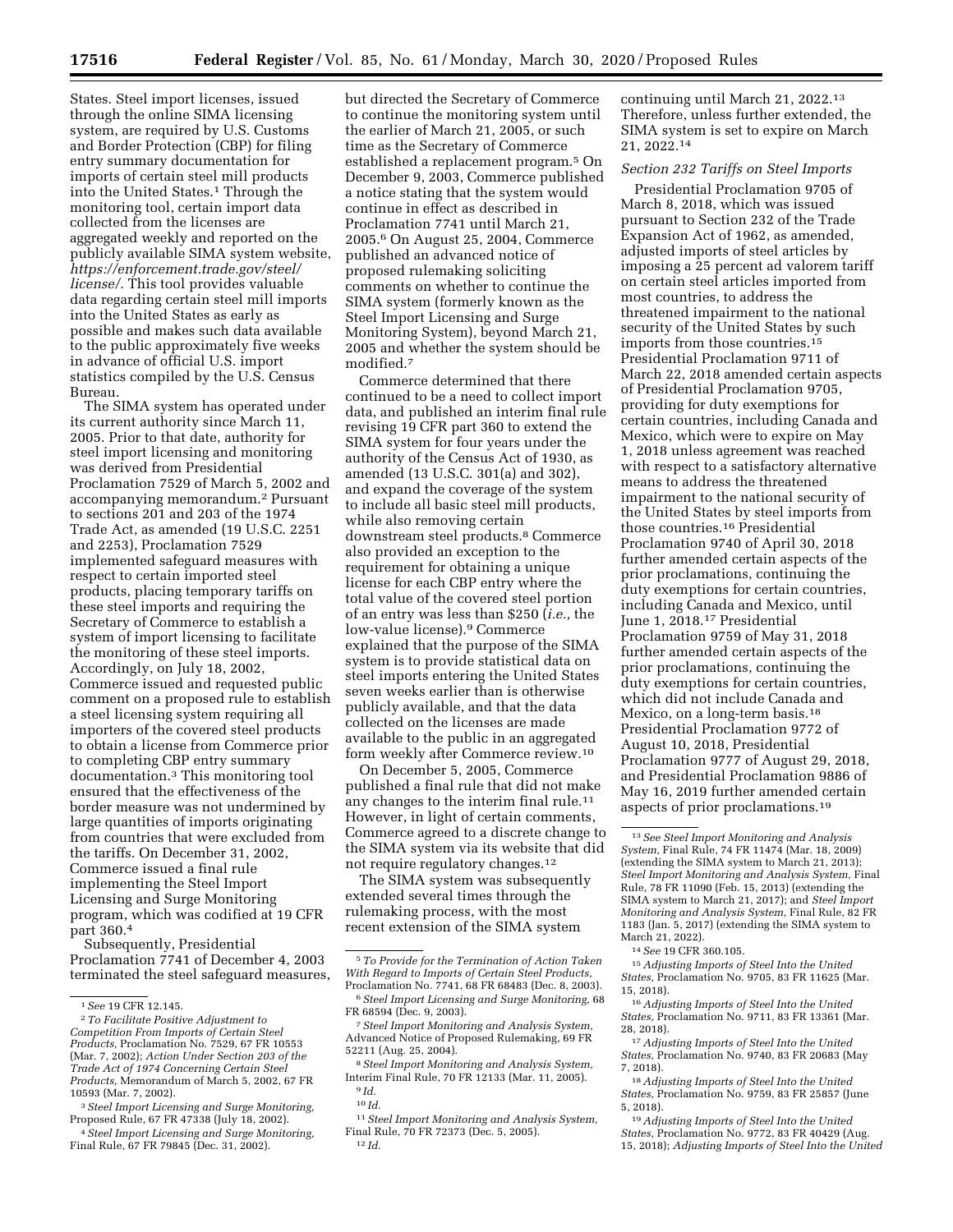As a result of the aforementioned proclamations, effective June 1, 2018, all steel imports from Canada and Mexico were subject to Section 232 tariffs. However, Presidential Proclamation 9705 provided that any country with which the United States has a security relationship is welcome to discuss alternative ways to address the threatened impairment of the national security caused by imports of steel articles from that country. Subsequently, on May 17, 2019, the United States announced that such discussions had yielded joint understandings with Canada and Mexico, respectively, to remove the Section 232 tariffs for steel imports from those countries.20 As part of the joint understandings, the United States and Canada, and the United States and Mexico, agreed to implement effective measures to prevent the transshipment of steel products made outside of the United States, Canada, and Mexico, among other commitments. Additionally, the joint understandings allow for the countries to establish an agreed-upon process for monitoring steel trade between them, and, further, in monitoring for surges, to treat products made with steel that is melted and poured in North America separately from products that are not. In light of the joint understandings, Presidential Proclamation 9894 of May 19, 2019 provided that a satisfactory alternative means had been agreed upon and, effective May 21, 2019, steel imports from Canada and Mexico would no longer be subject to Section 232 tariffs.<sup>21</sup>

### **Explanation of Proposed Rule**

Commerce proposes to amend the SIMA system as follows.

First, as discussed above, the joint understandings provide that, in monitoring for surges of steel imports, the United States, Canada, and Mexico may treat products made with steel that is melted and poured in North America separately from products that are not. As discussed further above, the SIMA system is a critical trade monitoring

21*Adjusting Imports of Steel Into the United States,* Proclamation No. 9894, 84 FR 23987 (May 23, 2019).

program which collects timely detailed statistics on anticipated steel imports and provides stakeholders with information about import trends in this sector in advance of official U.S. import statistics. Under the system, importers of certain steel mill products must apply for a steel import license through the online SIMA licensing system, which requires the name and address of the importer, type of steel product, and country of origin of the steel imports, along with additional information. This information is detailed at 19 CFR 360.103(c). These licenses are required by CBP for filing entry summary documentation for imports of certain steel mill products into the United States. The SIMA system currently does not collect information with regard to the country where the steel used in the manufacture of the imported steel product was melted and poured. Therefore, consistent with the joint understandings, and to enhance U.S. Government monitoring and analysis of steel imports more generally, Commerce proposes to amend the SIMA system to require identification of the country where the steel is melted and poured as an additional requirement to obtaining an import license. Commerce proposes to effectuate these changes by amending 19 CFR 360.103(c) as well as the SIMA import license form.

Additionally, as discussed above, pursuant to 19 CFR 360.104 certain aggregate information obtained from the steel licenses are reported on the SIMA system website on a monthly basis, which are refreshed each week. Commerce proposes to make minor amendments to 19 CFR 360.104(a) to align more closely with Commerce's practice of replacing outdated license data with official U.S. import statistics compiled by the U.S. Census Bureau, where available, as well as to clarify that certain import data are reported by general steel mill ''product groups'' (*i.e.,*  flat, long, pipe and tube, semi-finished, and stainless steel products), which are further broken down by specific steel mill ''product categories'' (currently reflecting 52 types of steel products).

Moreover, consistent with the joint understandings, Commerce also proposes to amend 19 CFR 360.104(a) to identify that Commerce will report aggregate data obtained from the steel licenses on a monthly basis by country of origin, steel mill product group, and the country where the steel used in the manufacture of the imported product is melted and poured. In reporting such aggregate data, Commerce will include import quantity (metric tons), import CBP value (U.S. \$), and average unit value (\$/metric ton). We find that this

level of detail offers the greatest level of data dissemination to the public that does not contribute to an increased risk of inadvertent disclosure of proprietary data. Commerce is not otherwise altering 19 CFR 360.104(a). Consistent with the current regulatory provision, the provision of aggregate data may be revisited over concerns regarding the possible release of proprietary data.

Second, Commerce also proposes to expand the scope of steel products covered by the SIMA system so that it covers all steel products subject to Section 232 tariffs (*see* Appendix I of this document for a list of these additional products). This will allow for more consistent and complete monitoring for surges and transshipment.22 Commerce proposes to amend 19 CFR 360.101(a) to indicate that the products covered by the SIMA system will be listed on the SIMA website and identified by HTS codes. The HTS codes, which are maintained by the U.S. International Trade Commission, may be updated periodically to reflect revisions to the codes.

Third, Commerce proposes to extend the SIMA system indefinitely by eliminating the regulatory provision, 19 CFR 360.105, which makes the SIMA system temporary. In the past, Commerce has considered whether to extend the SIMA system every four years, which is done under the authority of the Census Act of 1930, as amended (13 U.S.C. 301(a) and 302).23 Although the SIMA system is not set to expire until March 21, 2022, Commerce proposes to extend the system indefinitely given that the program is a well-established and important trade monitoring tool that has strong support from the trade community over its neartwenty year history.<sup>24</sup> Therefore, Commerce proposes to eliminate 19 CFR 360.105 as indicated below, and make

24*See Steel Import Monitoring and Analysis System,* Final Rule, 78 FR at 11091; *Steel Import Monitoring and Analysis System,* Final Rule, 82 FR at 1184.

*States,* Proclamation No. 9777, 83 FR 45025 (Sept. 4, 2018); *Adjusting Imports of Steel Into the United States,* Proclamation No. 9886, 84 FR 23421 (May 21, 2019).

<sup>20</sup>*See* Joint Statement by the United States and Canada on Section 232 Duties on Steel and Aluminum, dated May 17, 2019, *available at [https://ustr.gov/sites/default/files/Joint](https://ustr.gov/sites/default/files/Joint_Statement_by_the_United_States_and_Canada.pdf)*\_*Statement*\_ *by*\_*the*\_*United*\_*States*\_*and*\_*[Canada.pdf;](https://ustr.gov/sites/default/files/Joint_Statement_by_the_United_States_and_Canada.pdf)* Joint Statement by the United States and Mexico on Section 232 Duties on Steel and Aluminum, dated May 17, 2019, *available at [https://ustr.gov/sites/](https://ustr.gov/sites/default/files/Joint_Statement_by_the_United_States_and_Mexico.pdf) [default/files/Joint](https://ustr.gov/sites/default/files/Joint_Statement_by_the_United_States_and_Mexico.pdf)*\_*Statement*\_*by*\_*the*\_*United*\_ *States*\_*and*\_*[Mexico.pdf.](https://ustr.gov/sites/default/files/Joint_Statement_by_the_United_States_and_Mexico.pdf)* 

<sup>22</sup>A list of the products currently covered by the SIMA system by Harmonized Tariff Schedule (HTS) codes can be obtained on the SIMA system website, *[https://enforcement.trade.gov/steel/license/SMP](https://enforcement.trade.gov/steel/license/SMP_byHTS.pdf)*\_ *[byHTS.pdf.](https://enforcement.trade.gov/steel/license/SMP_byHTS.pdf)* 

<sup>23</sup>*See, e.g., Steel Import Monitoring and Analysis System,* Interim Final Rule, 70 FR 12133, 12134 (''The Department believes that the SIMA system is a critical trade monitoring program and is extending it for another four years under the authority of the Census Act of 1930.'') (Mar. 11, 2005); *Steel Import Monitoring and Analysis System,* Final Rule, 74 FR 11474 (Mar. 18, 2009) (extending the SIMA system to March 21, 2013); *Steel Import Monitoring and Analysis System,* Final Rule, 78 FR 11090 (Feb. 15, 2013) (extending the SIMA system to March 21, 2017); and *Steel Import Monitoring and Analysis System,* Final Rule, 82 FR 1183 (Jan. 5, 2017) (extending the SIMA system to March 21, 2022).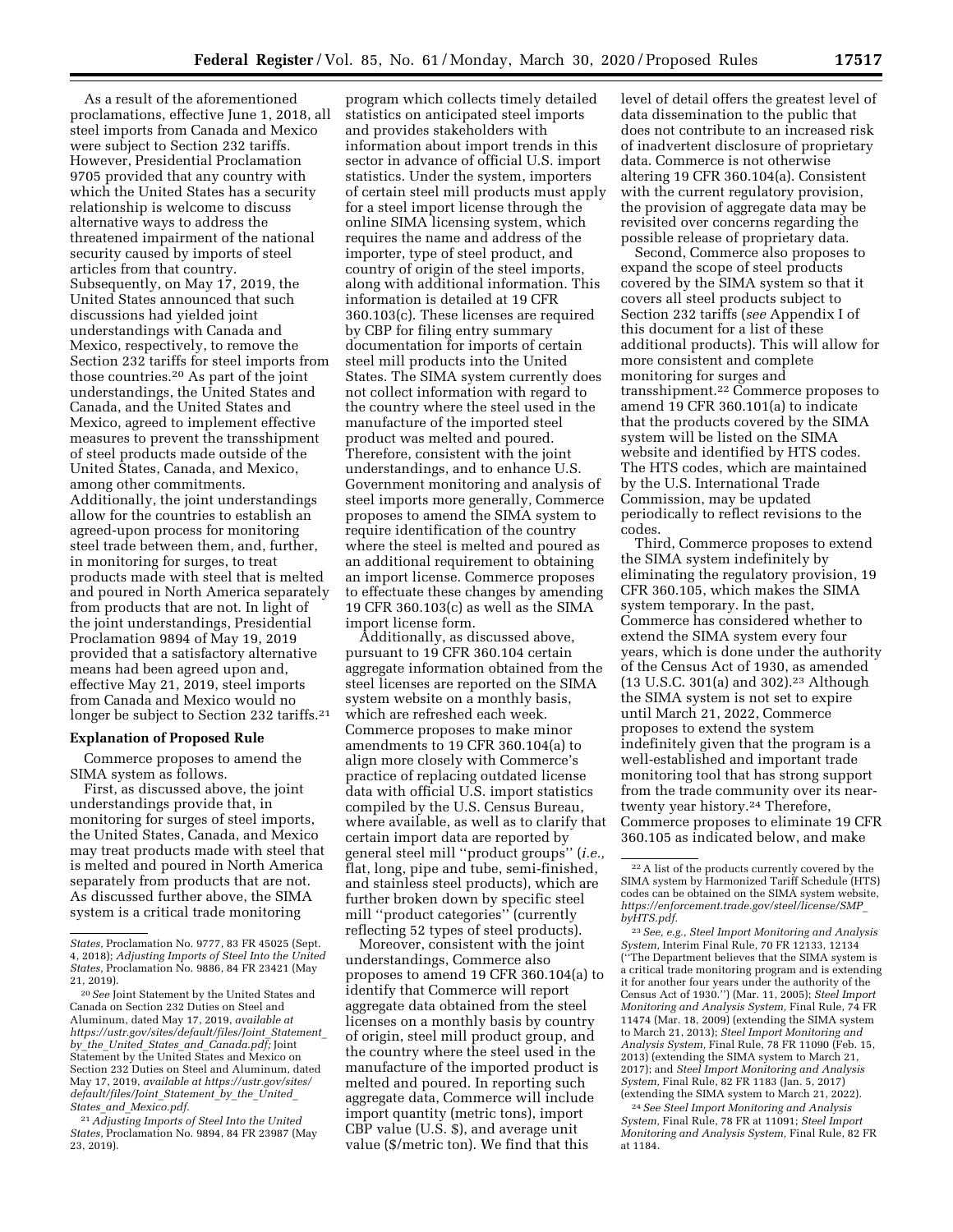conforming amendments to 19 CFR 360.104(a).

Fourth, Commerce proposes to amend 19 CFR 360.103(f) to expand eligibility for use of the low-value license for certain steel entries from a \$250 value to a \$5,000 value to align with current practice. The low-value license is an optional multiple-use license that allows a company to apply once for a steel import license and use it on multiple occasions for entries of covered steel products with a limited customs value. A re-usable low-value license number can be obtained with respect to an entry for which the portion covered by the steel licensing requirement is less than the limited amount and may be used by those companies listed on the license. The low-value license is processed on the SIMA website in the same manner as a typical steel license. Commerce's low-value license application form provides that such a license may apply to covered steel products with a value of \$5,000 or less per entry. Accordingly, Commerce proposes to make conforming edits to 19 CFR 360.103(f) to reflect this requirement.

### **Classifications**

# *Executive Order 12866*

The Office of Management and Budget (OMB) has determined that this proposed rule is significant for purposes of Executive Order 12866.

#### *Executive Order 13771*

This proposed rule is not expected to be subject to the requirements of Executive Order 13771 because this proposed rule is expected to result in no more than *de minimis* costs.

### *Paperwork Reduction Act*

This proposed rule contains collection of information requirements subject to the Paperwork Reduction Act, 44 U.S.C. Chapter 35 (PRA). Prior to this proposed rule, the existing collection of information requirements under the SIMA system and related license form have been approved by OMB (Control No.: 0625–0245; Expiration Date: 01/31/ 2021). Public reporting for this existing collection of information is estimated to be less than 10 minutes per response, including the time for reviewing instructions, and completing and reviewing the collection of information.

As described above, there are two revisions in this proposed rule which will have an impact on the public reporting for this collection of information. First, in addition to existing data fields on the license form (*i.e.,* the name and address of the

importer, type of steel product, country of origin of the steel imports, along with additional information), license applicants will need to identify the country where steel is melted and poured. Commerce does not anticipate any additional burden on the public because of the extra data field. This is based on the assumption that the importer will have access to fulsome information about the product being imported, including the mill test certification (which would indicate country of melt and pour). Because the mill test certification is not currently required by CBP for entry purposes or required by Commerce for antidumping and countervailing duty purposes, Commerce cannot guarantee each importer would have a copy of the mill test certification. However, Commerce expects that the mill test certification would be included with the standard sales documentation for steel mill imports and therefore would be readily available to the importer.

Second, the licensing requirement will be expanded to apply to all steel products, including 8 additional HTS categories in addition to the approximately 780 HTS categories currently covered by the SIMA system. We estimate conservatively that this will generate a public burden of approximately 317 hours per year. This is based on the fact that in 2018, the number of unique entry summaries for the 8 HTS categories was less than 1900, and it takes less than 10 minutes to fill out a license application.

The regulatory text change to expand eligibility for use of the low-value license for certain steel entries from a \$250 value to a \$5,000 value will not have an impact on the public reporting for this collection of information. Commerce has already included its current practice of the expanded eligibility in its prior PRA estimates.

Therefore, the Paperwork Reduction Act Data for the existing collection of information requirements is unchanged in this proposed rule.

*Paperwork Reduction Act Data: OMB Control Number:* 0625–0245. *ITA Number:* ITA–4141P. *Type of Review:* Regular Submission. *Affected Public:* Business or other forprofit.

*Estimated Number of Registered Users:* 3,500 for regular licenses, including 250 for low-value licenses.

*Estimated Time per Response:* Less than 10 minutes.

*Estimated Total Annual Burden Hours:* 93,195 hours, including 21 hours burden for low-value licenses.

*Estimated Total Annual Costs:* \$0.00.

Notwithstanding any other provision of law, no person is required to respond to nor shall a person be subject to a penalty for failure to comply with a collection of information subject to the

requirements of the Paperwork Reduction Act unless that collection of information displays a current valid OMB Control Number.

Request for Comments: Comments are invited on (a) Whether the proposed collection of information is necessary for the proper performance of the functions of the agency, including whether the information shall have practical utility; (b) the accuracy of the agency's estimate of the burden (including hours and costs) of the proposed collection information; (c) ways to enhance the quality, utility, and clarity of the information to be collected; and (d) ways to minimize the burden of the collection of information on respondents, including through the use of automated collection techniques or forms of information technology.

Submit comments as instructed in the **ADDRESSES** section above; or to OMB by email to *OIRA*\_*[submission@](mailto:OIRA_submission@omb.eop.gov) [omb.eop.gov,](mailto:OIRA_submission@omb.eop.gov)* or by fax to 202–395– 5806. All comments on the proposed revisions to the information collection requirements will be summarized and/ or included in the request for OMB approval of this information collection; they also will become a matter of public record.

### *Executive Order 13132*

This proposed rule does not contain policies with federalism implications as that term is defined in section 1(a) of Executive Order 13132, dated August 4, 1999 (64 FR 43255 (August 10, 1999)).

#### *Regulatory Flexibility Act*

The Chief Counsel for Regulation has certified to the Chief Counsel for Advocacy of the Small Business Administration under the provisions of the Regulatory Flexibility Act, 5 U.S.C. 605(b), that the proposed rule if adopted, would not have a significant economic impact on a substantial number of small entities as that term is defined in the Regulatory Flexibility Act, 5 U.S.C. 601 *et seq* (RFA). A summary of the factual basis for this certification is below.

This proposed rule will not have a significant economic impact on a substantial number of small entities. This rule, if implemented, would: (1) Require import license applicants to additionally identify the country where steel used in the manufacture of the imported steel product was melted and poured; (2) harmonize the scope of SIMA's licensing requirement with the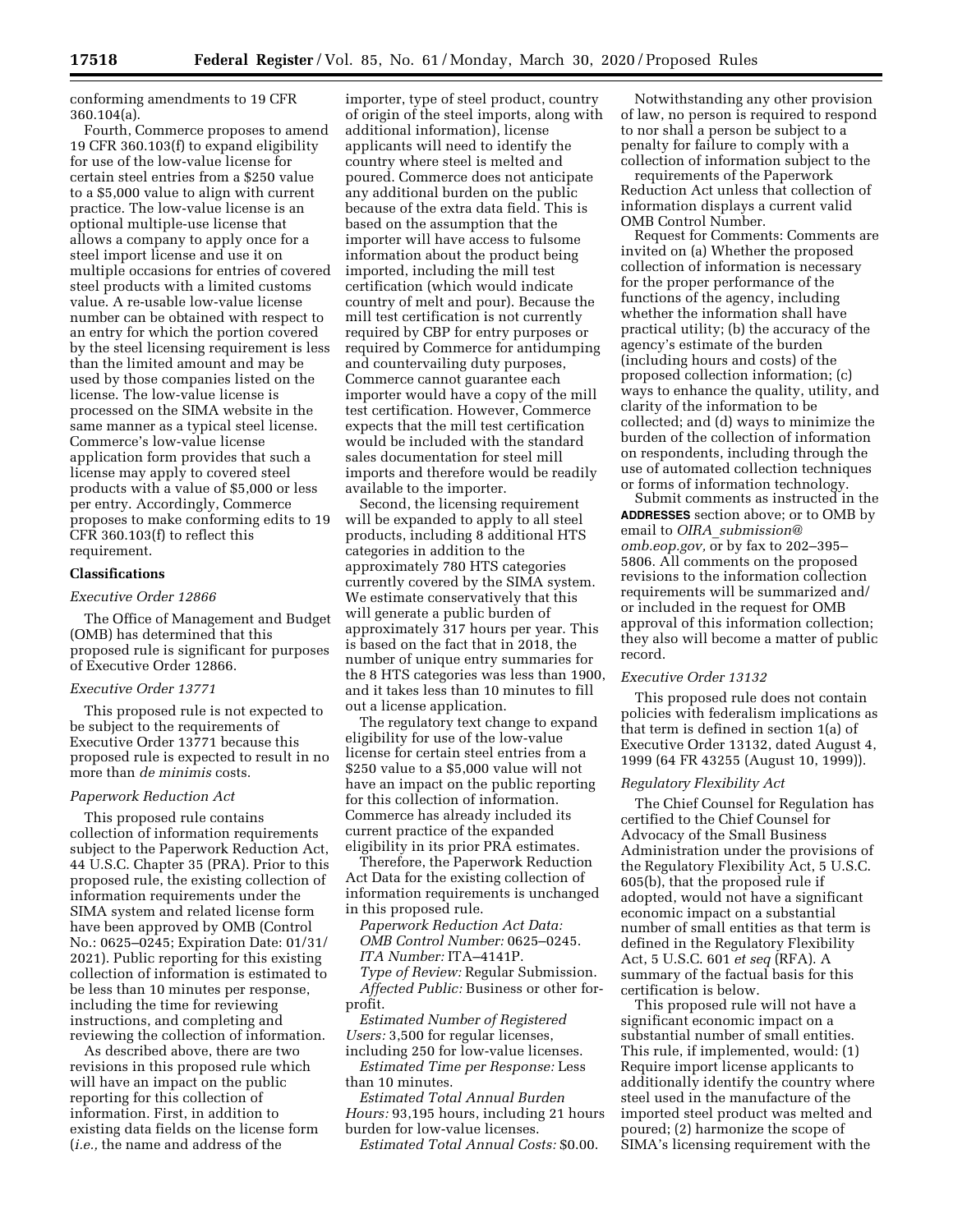scope of steel products subject to Section 232 tariffs; (3) indefinitely extend the SIMA system; and (4) to modify the regulations regarding low value licenses to align with our current practice. The entities that would be impacted by this rule are importers and brokerage companies that import steel mill products. These entities are already required to provide information, including the name and address of the importer, type of steel product, and country of origin of the steel imports, along with additional information, to obtain steel import licenses through the online SIMA licensing system for filing entry summary documentation required by CBP for U.S. imports of steel mill products. Based on statistics derived from current license applications, of the approximately 562,857 licenses issued each year, Commerce estimates that less than two percent of the license applications would be filed by importers and brokerage companies considered to be small entities.

Based on the current usage of the SIMA system, Commerce does not anticipate that these four changes to the SIMA system required under this proposed rule will have a significant economic impact. Companies are already familiar with the licensing of certain steel products under the current system. In most cases, brokerage companies will apply for the license on behalf of the steel importers. Most brokerage companies that are currently involved in filing documentation for importing goods into the United States are accustomed to CBP's automated entry filing systems. Today, CBP filings are handled electronically. Therefore, the proposed modifications to the license application should not be a significant obstacle to any firm. Should an importer or brokerage company need to register for an account or apply for a license non-electronically, a fax/phone option is available at Commerce during regular business hours. There is no cost to register for a company-specific steel license account and no cost to file for the license. Each license form is expected to take less than 10 minutes to complete and collects much of the same information required on the CBP entry summary documentation. The steel import license is the only additional U.S. entry requirement that the importers or their representatives must fulfill in order to import each covered steel product shipment under 19 CFR part 360.

Commerce does not charge fees for licenses. Commerce estimates that the likely aggregate license costs incurred by small entities in terms of the time to apply for licenses as a result of this

proposed rule would be less than two percent, or an estimated \$37,523.00, of the estimated total \$1,876,190 cost to all steel importers to process the on-line automatic licenses. These calculations are based on an hourly pay rate of \$20.00 multiplied by the estimated 93,195 total annual burden hours. The vast majority of licenses are for large companies. The average cost of a single license is less than \$3.33 based on the estimate that one license requires less than 10 minutes of the filer's time.

Therefore, the proposed rule would not have a significant economic impact on a substantial number of small business entities. For this reason, an Initial Regulatory Flexibility Analysis is not required and one has not been prepared.

## **List of Subjects in 19 CFR Part 360**

Administrative Practice and Procedure, Business and Industry, Imports, Reporting and Recordkeeping Requirements, Steel.

Dated: March 19, 2020.

### **Jeffrey I. Kessler,**

*Assistant Secretary for Enforcement and Compliance.* 

For the reasons stated in the preamble, the Department of Commerce proposes to amend 19 CFR part 360 as follows:

### **PART 360—STEEL IMPORT MONITORING AND ANALYSIS SYSTEM**

■ 1. The authority citation for 19 CFR part 360 continues to read as follows:

**Authority:** 13 U.S.C. 301(a) and 302.

■ 2. Amend § 360.101 by revising paragraph (a)(1) to read as follows:

## **§ 360.101 Steel import licensing.**   $(a) * * * *$

(1) All imports of basic steel mill products are subject to the import licensing requirements. These products are listed on the Steel Import Monitoring and Analysis (SIMA) system website (*[https://enforcement.trade.gov/](https://enforcement.trade.gov/steel/license/index.html) [steel/license/index.html](https://enforcement.trade.gov/steel/license/index.html)*). Registered users will be able to obtain steel import licenses on the SIMA System website. This website contains two sections related to import licensing—the online registration system and the automatic steel import license issuance system. Information gathered from these licenses will be aggregated and posted on the import monitoring section of the SIMA system website.

\* \* \* \* \* ■ 3. Amend § 360.103 by revising paragraphs (c)(1) and (f) to read as follows:

**§ 360.103 Automatic issuance of import licenses.** 

- \* \* \* \* \*
	- (c) \* \* \*

(1) The following information is required to be reported in order to obtain an import license (if using the automatic licensing system, some of this information will be provided automatically from information submitted as part of the registration process):

(i) Filer company name and address; (ii) Filer contact name, phone

- number, fax number and email address; (iii) Entry type (*i.e.,* Consumption,
- FTZ);
	- (iv) Importer name;
	- (v) Exporter name;
- (vi) Manufacturer name (filer may state ''unknown'');
	- (vii) Country of origin;
	- (viii) Country of exportation;
	- (ix) Expected date of export;
	- (x) Expected date of import;
	- (xi) Expected port of entry;

(xii) Current HTS number (from Chapters 72 or 73);

(xiii) Country where the steel used in the manufacture of the product was melted and poured;

(xiv) Quantity (in kilograms) and (xv) Customs value (U.S. \$).

\* \* \* \* \*

(f) *Low-value licenses.* There is one exception to the requirement for obtaining a unique license for each Customs entry. If the total value of the covered steel portion of an entry is less than \$5,000, applicants may apply to Commerce for a low-value license that can be used in lieu of a single entry license for low-value entries.

 $\blacksquare$  4. Amend § 360.104 by revising paragraph (a) to read as follows:

#### **§ 360.104 Steel import monitoring.**

(a) Commerce will maintain an import monitoring system on the SIMA system website that will report certain aggregate information on imports of steel mill products obtained from the steel licenses and, where available, from the U.S. Census Bureau. Aggregate data will be reported on a monthly basis by country of origin and steel mill product category under certain steel mill product groups (*i.e.,* flat, long, pipe and tube, semi-finished, and stainless steel products) and will include import quantity (metric tons), import Customs value (U.S. \$), and average unit value (\$/metric ton). The website will also contain certain aggregate data at the 6 digit Harmonized Tariff Schedule level and will also present a range of historical data for comparison purposes. Additionally, aggregate license data will be reported on a monthly basis by